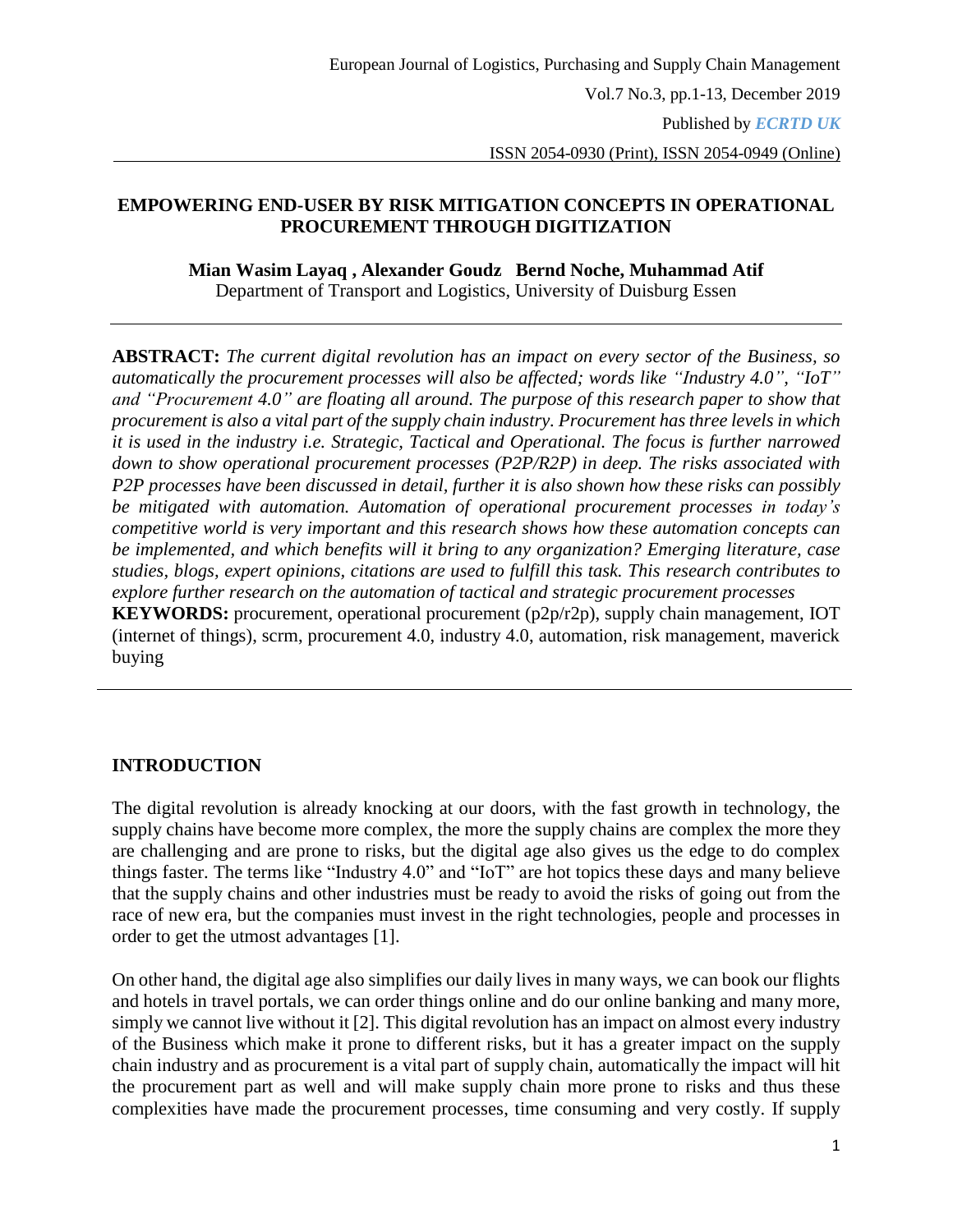Vol.7 No.3, pp.1-13, December 2019

### Published by *ECRTD UK*

ISSN 2054-0930 (Print), ISSN 2054-0949 (Online)

chain is considered as the vein of any organization, procurement is then the injection point of the right material to flow in the vein to keep it running. Procurement has three levels in which it is used in the industry i.e. Strategic, Tactical and Operational. For many people there has been confusion to differentiate between Purchasing and Procurement and in fact, both are not the same, it will be explained later. Risk management associated with operational procurement is also the focus of this research. Risk management is used to plan and avoid possible risk scenarios with traditional strategies. Risk management is methodically distinguishing risks to a supply chain and creating approaches to limit them. Traditionally risk management is all about identifying, analyzing and evaluating possible risks. Different strategies and concepts are used to minimize and mitigate risks. In the scope of this research, we will see that how automation of processes will mitigate the risks operational procurement. Three main research questions to investigate in this research

- 1. What is procurement and its main types?
- 2. What are the processes of operational procurement?
- 3. What are the potential risks associated with operational procurement?
- 4. How automation can have an impact to mitigate risks operational procurement?

# **METHODOLOGY**

In this research, risk management through automation of processes is shown to mitigate risks associated with operational procurement which is also known as Procurement to pay (P2P) or Requisition to pay (R2P). we have compared conventional operational procurement with automated operational procurements and the risks associated with it. All the processes involved in this procurement type are deeply investigated keeping in mind their pros and cons, and concepts have been identified how these risks can be reduced or mitigated. Different research studies, websites, interviews, videos, market surveys and expert opinions have been taken into consideration to show why automation of all the procurement processes are need of the time. Further to this, typical organizational scenarios have been taken into consideration and the impacts have been measured through different scenarios.

**Procurement and Purchasing are not the same:** Purchasing is a narrow and simple function in any organization and it means to buy something for a specific price, while procurement is has a wider domain and includes the entire process through which resources services, people, facilities and material for any project are obtained [3].

**Procurement and its types:** Procurement is defined by the action of acquiring goods, services or works from an external source. It is a process in which two or more parties find and agree on terms, how these goods, services and works are going to be transferred. Typically, procurement can be divided into 3 types.

#### **a. Strategic Procurement:**

it is also known as P2S (Plan to Strategy), it refers to long term organization-wide plans to ensure timely supply of goods and services which are critical for the business [4], on the other hand it focuses to reduce suppliers, identifying critical suppliers and maintaining long term relationships with Strategic suppliers [5]. This type of procurement is the most important type of procurement,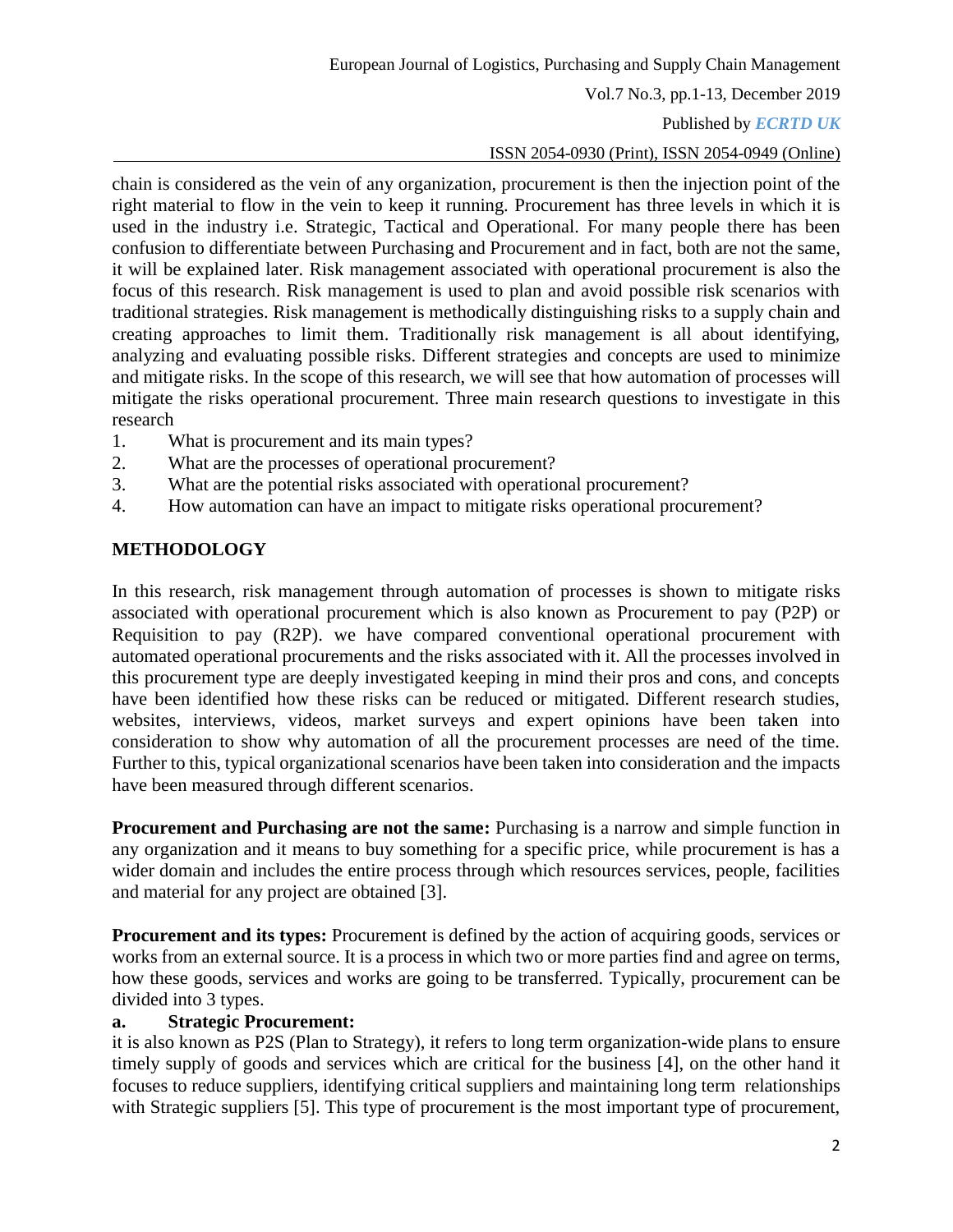Vol.7 No.3, pp.1-13, December 2019

Published by *ECRTD UK* 

ISSN 2054-0930 (Print), ISSN 2054-0949 (Online)

it deals with the overall strategic topics and has the biggest impact on cost saving. The typical steps of a P2S process are: Spend analysis, Demand management, Market analysis, Material group strategy, Supplier qualification, Supplier risk analysis, Supplier development

### **b. Tactical procurement:**

Also known as S2C (Source to contract), this refers to the short-term plans upto 1 year and transactional activities to keep the business running smoothly [6]. This type of procurement also a vital part of procurement and involves steps: Requirement specification, Invitation of tenders, Negotiation (auctions), contract creation, contract management, supplier evaluation, Supplier master data management

### **c. Operational Procurement:**

This type of procurement is our focal point in this research.

### **1.1. Procurement Roles:**

In any organization, there must be a procurement department, a set of roles are also defined from strategic level to Operational level in figure 2.1.

| <b>Position / Title</b>         | <b>Procurement Level</b>                          |
|---------------------------------|---------------------------------------------------|
| CPO (Chief Procurement Officer) | Strategic                                         |
| <b>Procurement Director</b>     | Strategic                                         |
| <b>Category Manager</b>         | <b>Strategic &amp; Tactical</b>                   |
| <b>Sourcing Manager</b>         | <b>Strategic &amp; Tactical</b>                   |
| <b>Procurement Manager</b>      | <b>Strategic &amp; Tactical &amp; Operational</b> |
| <b>Strategic Buyer</b>          | Strategic                                         |
| <b>Buyer</b>                    | <b>Tactical &amp; Operational</b>                 |
| <b>Operational Buyer</b>        | Operational                                       |

*Figure 2.1 Procurement roles*

### **Understanding Risk:**

Risk cannot be defined in specific words; it is the probability of the unforeseen occurrence of something, which can have a negative impact on any Business. In general, the supply chain risk is considered to have negative impact on supply chain, it is important to manage negative risk in order to gain maximum productivity rather than studying positive risks, which are already in favour of industry. Different authors have defined risks differently, some important definitions are discussed here:

Risk is a direct measure of probability of its occurrence and its potential degree of damage that can take place by selecting the given risky situation [7].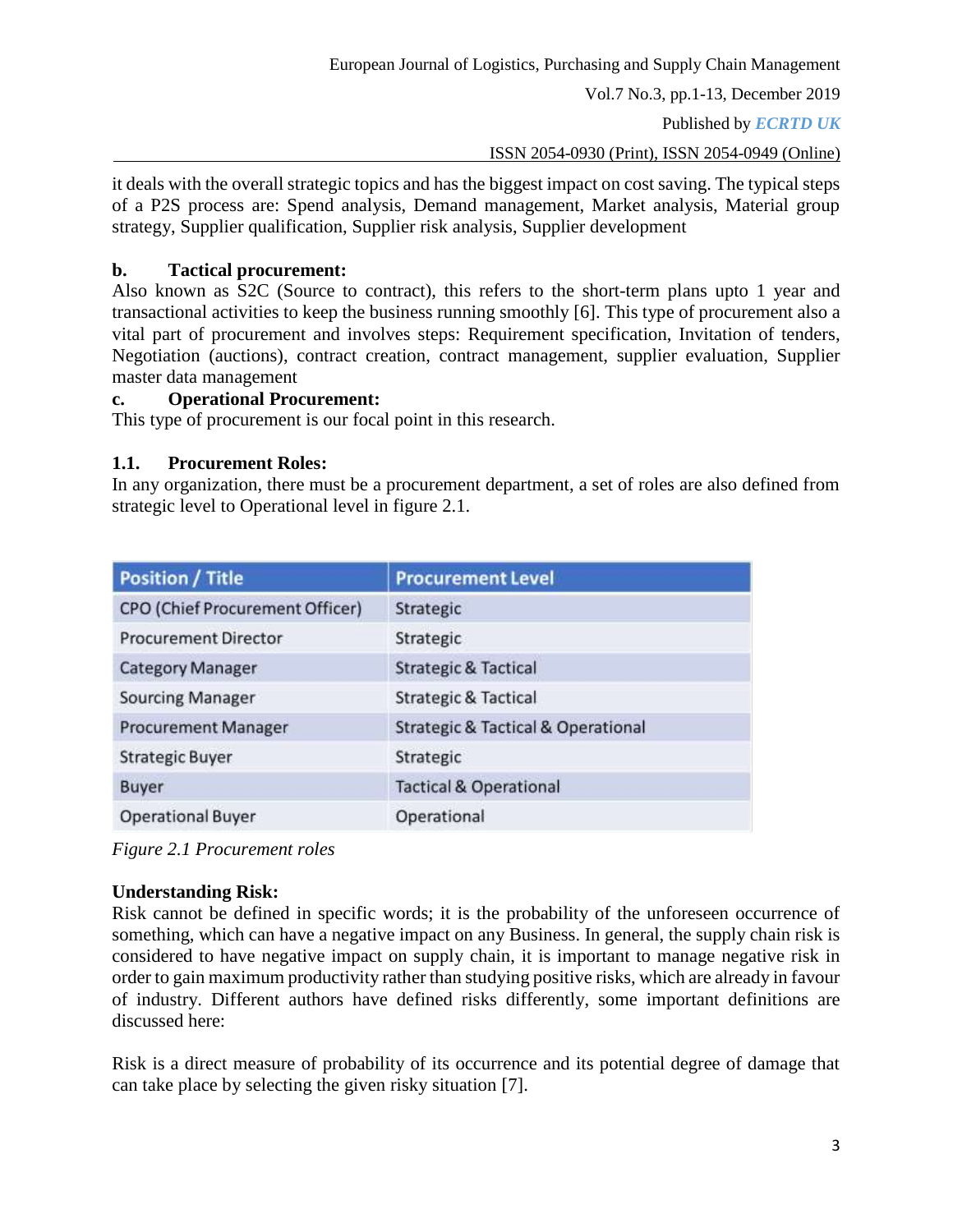Published by *ECRTD UK* 

#### ISSN 2054-0930 (Print), ISSN 2054-0949 (Online)

Risk is the possible chances of taking place of an uncertain outcome or situation that have negative effects on results of a project [8].Another general definition can be as; risk is outcome of likeliness of an event to occur at a certain time and location, which has the possibility to adversely impact on the organization [9].

Overall, supply chain of today is more complex and challenging as it was never, with businesses going globally, there are different mode of procurement and transportation involved especially for international supply chains.

As companies are manufacturing in economical parts of world and sell in other parts of the world to gain maximum commercial advantages. This leads to relatively long supply chains, which are quite challenging and require a lot of time and resources. Slight change in demand and disturbance in scheduling can lead to a high cost change. At the same time, this can also lead to different type of risks like penalties, loss of perishable items, delays for goods in lean manufacturing, where goods are planned for just-in-time etc.

Other types of risks, which are more common nowadays, are the traceability of goods for transportation and for its entire lifecycle. This traceability of products can give confidence to users about its originality, genuineness and origin. Moreover, in the future of digitalization i.e. "Industry 4.0", supply chain will be more complex and there is a need to develop new ways to integrate with "Industry 4.0".

Anything in supply chain that disturbs the flow of information or material from base supplier to end customer is considered as risk in supply chain [10]. Risks in supply chain can be categorized into two main types, **a.** External risks **b.** Internal risks. Examples of external risks are Supply risk, geopolitical risks, business risks, environmental risks, demand risks, economic risks etc. Internal risk examples are manufacturing risks, Material flow risks, process risks, technological risk, cultural risks, control risks etc. [11].

### **Risks with conventional Operational procurement**

The conventional operational procurement includes a lot of manual work to perform a P2P cycle; every node of the P2P process is prone to different risks. P2P process includes many individual processes that involve many people and is carried out across different part of an organization. If this process is executed manually, it leads to complexity, sometimes confusion, takes more time and effort, and allows room for human error [12]. Below are some prominent risks associated with manual & conventional P2P processes.

**Manual filling processes:** The is one of the biggest risks associated with manual operational procurement; this means that all the processes are performed manually by your staff. This process is slow in terms of tasks performance, it includes risk of damage to your sensitive and important records in case of fire or natural disaster, the documents can be misplaced, it requires records storage space, change management is hard in terms adding or deleting new information to your purchase, increased access time, low security in terms of theft, and higher costs. It can also lead to losing your supplier and clients, who would not want their information to be mishandled.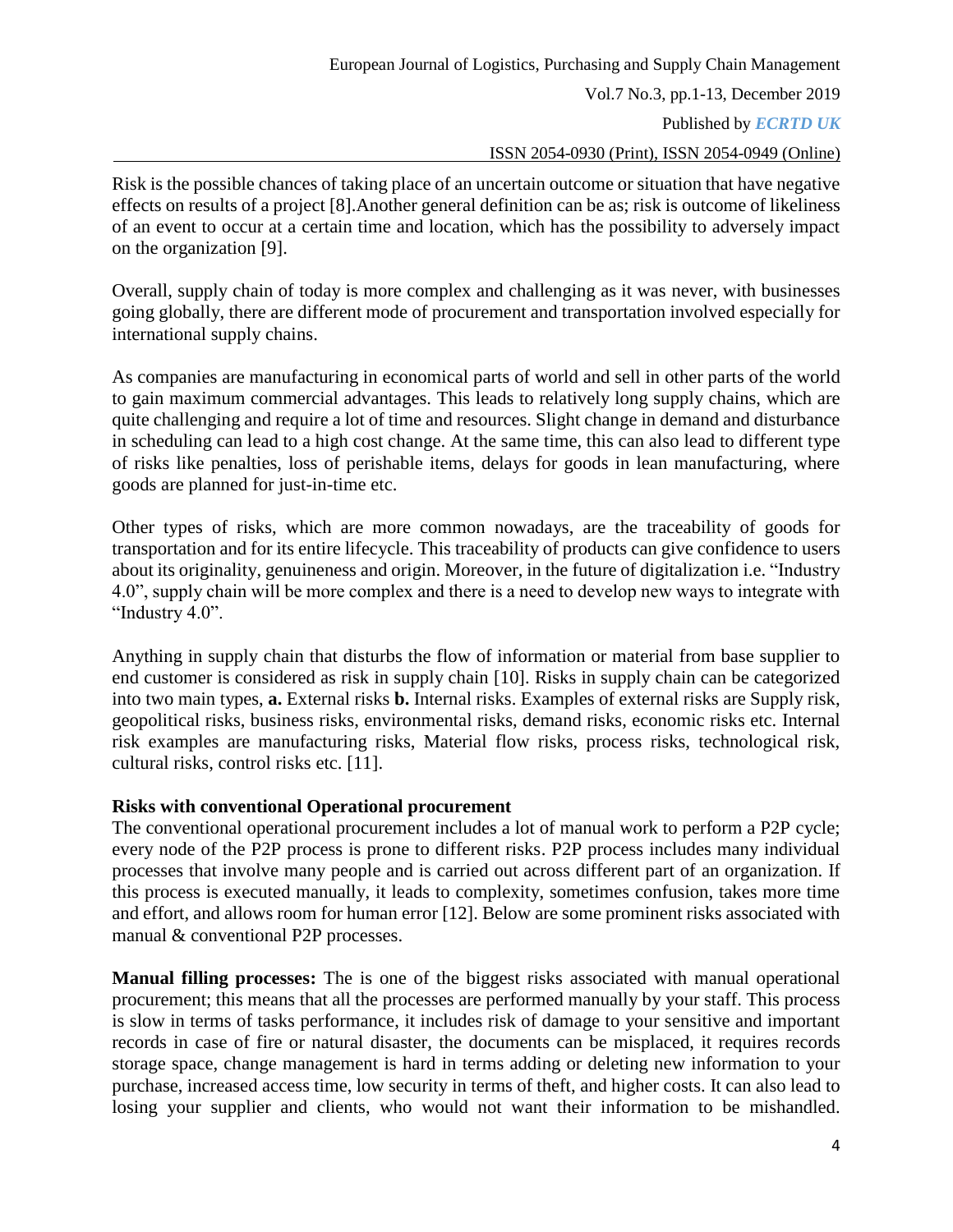Vol.7 No.3, pp.1-13, December 2019

### Published by *ECRTD UK*

ISSN 2054-0930 (Print), ISSN 2054-0949 (Online)

**Maverick Buying**: It is the risk that the buyer buys products without the consultation of the procurement department, this type has been discussed in much details below. **Risk of damage and misplace**: This risk is associated to the documentation part of the process and means that the documents can be misplaced and can be prone to damage. **Hard to Make Changes:** All the orders are not perfect every time, sometimes or most of the times you need to change your order because the customer requirement is changed, this means if you want to make change to an existing order, you have to copy to original and this will make it difficult to track all the changes. **Access Time:** As the process is manual, it automatically means that the access time to store, organize, hunt an order or its file will be highly time consuming, this will slow down the overall process. **Lack of Security:** The manual P2P process is always prone to security risk; the manual filling can be less secure than electronic filing systems. Misplaced documents can easily go into wrong hands. **Higher Cost:** Manual processes are always expensive as compared to the electronic processes, on the other hand electronic processes are also recommended for the climate (the topic on a hype these days).

# **RESULTS**

Operational procurement commonly known as P2P (Procure to pay) or R2P (Requisition to pay) is the process of requisitioning, purchasing, receiving, paying for the good or services needed. The name comes from the ordered sequence of procurement and the financial processes, starting with the first steps of procuring goods or services to the final steps paying for it [13]. Operational procurement deals with the orders after a contract has been set, and it works for the daily purchasing needs of an organization, it involves buying goods and services for an organization, managing deliveries and contract and finally dealing with complaints if any [14]. A typical procure to pay process is shown in below figure 3.1



*Figure 3.1: Conventional "Procure to Pay" (P2P/R2P) process*

A typical traditional operational process includes a lot of manual tasks and events, it also includes many repetitive and small tasks i.e. identifying requirements, approvals, issuance of purchase order, payments etc. and further to this, proper follow up and communication with suppliers [15]. This manual procurement process also includes many manual documentation filing processes which also require a lot of space for document filling that could be very prone to damage, loss and theft [16]. Most of the businesses in this digital era are still using the conventional P2P process to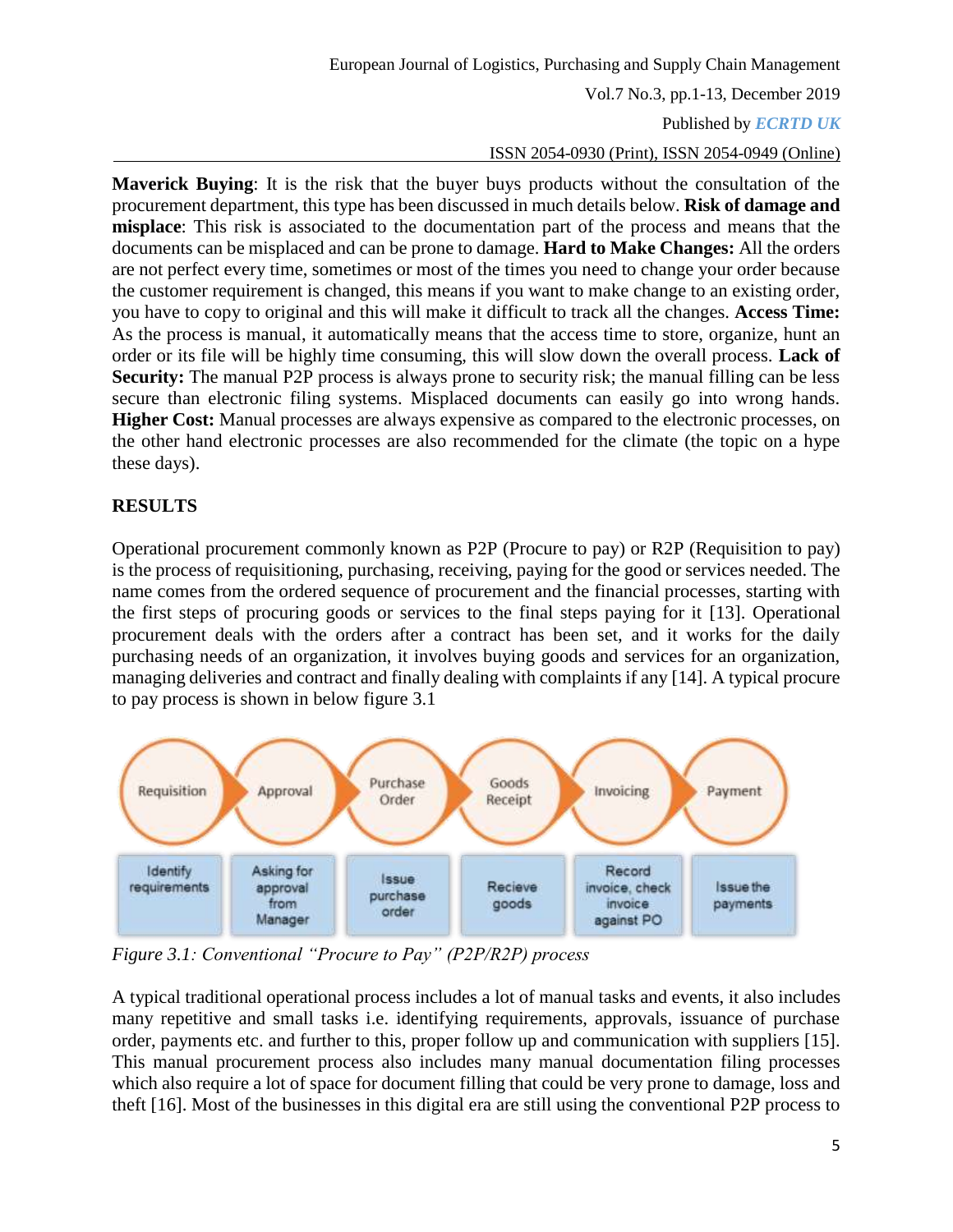Published by *ECRTD UK* 

ISSN 2054-0930 (Print), ISSN 2054-0949 (Online)

meet their operational procurement needs knowing the fact that the digital revolution is eradicating the conventional procurement methods, this ignorance is one of the most prominent risk associated with operational procurement. Indeed, it is hard to understand that still the P2P automation to mitigate its risks by significant improvements with speed and accuracy is still under radar for so long [17].

SAP conducted a survey in a partnership with the University of Applied Sciences Würzburg-Schweinfurt Germany with more than 450 procurement leaders as participants across the globe. This survey shows that more than 83% of procurement leaders are of the opinion that this digital transformation would affect the supply chains, as these companies are not ready for the change yet. While on the hand, there were only 5% companies, which are already in the process of adopting to the digital revolution and have already implemented highly automated processes in their organizations [18].

Our idea is to automate all the above cycles in the p2p process, which could save a lot of time, effort and costs. The process/cycles would be broken down into blocks for automation and to be automated with the help of a software running in backend. Below figure 3.2 shows how an automated P2P process should look like when it is divided into blocks.



*Figure 3.2 Automated "Procure to Pay" (P2P/R2P) process split in blocks*

This automation of the processes will result in great cost savings and will mitigate the major risks associated with P2P processes. The details of the process steps are compared in the explanation chapter.

# **Explanation**

In this chapter, we have compared the conventional P2P process with the proposed automated solution and have identified the potential benefits which can be achieved by automating the P2P process across the company.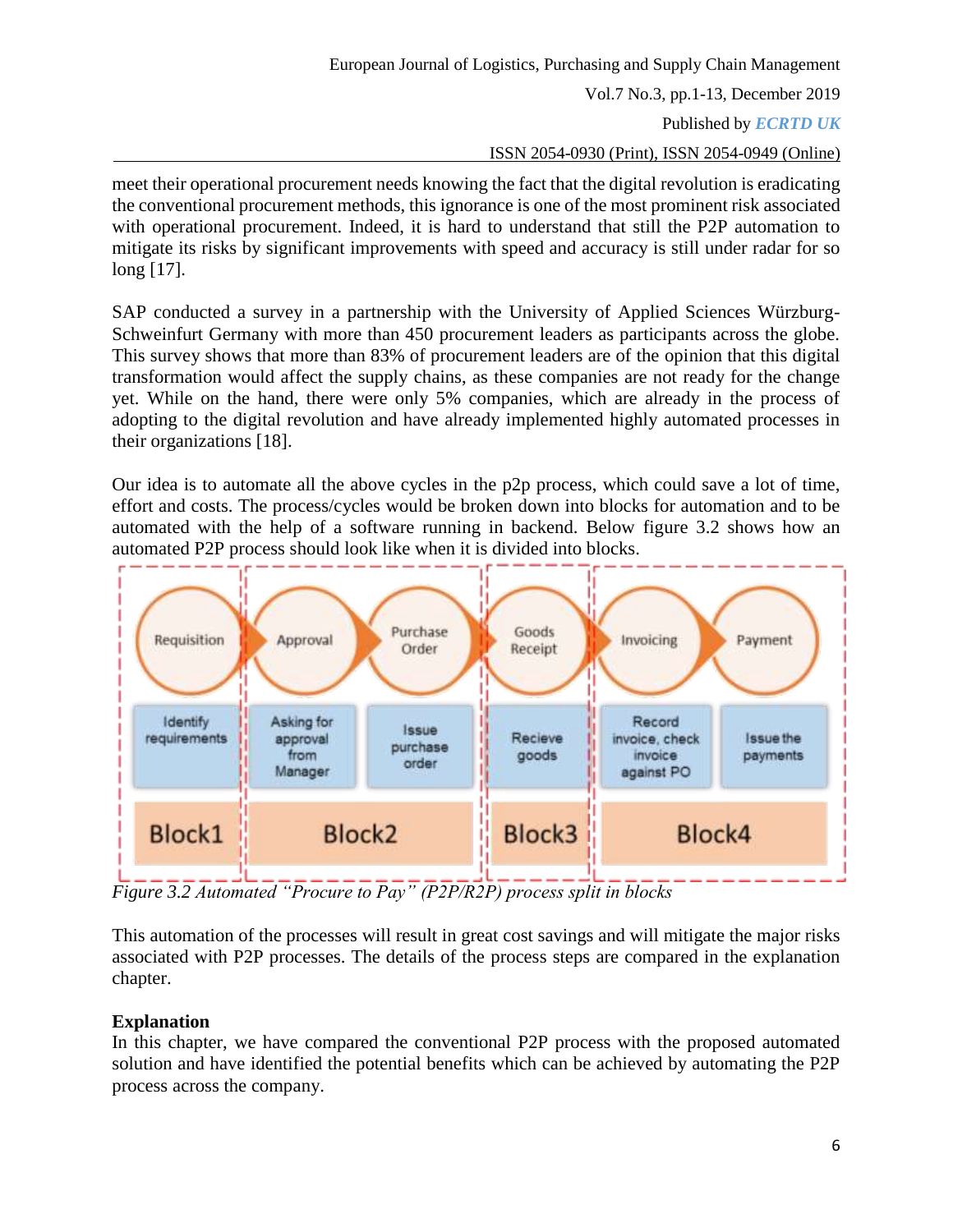Published by *ECRTD UK* 

#### ISSN 2054-0930 (Print), ISSN 2054-0949 (Online)

#### **Conventional P2P process execution cycle**

The End user / Customer identify his/her requirements, needs, and send this information to the Operational Procurement department to purchase his/her desired products. The Operational Procurement department receives the request and perform two tasks. 1: Takes approval from manager if required 2: Issuing a PO to the supplier for the purchase. The supplier receives the POs and performs two tasks: 1: Checking the availability of stock of the requested products, if the product is not available, it contacts its internal departments to arrange the products, and if the product is available it proceed to second task 2: Arranging delivery to customer along with a hard copy invoice. The Warehouse on the customer side receives the products and inform the procurement department about the receipt of the products. The operational Procurement check the quantity and quality of products against the PO's, in case of discrepancy, it informs the claim department and suppliers and in case of no discrepancy, it sends an information to the end customer about the arrival of the product and inform the Finance department about the payment approval. The finance department issue the payments and that is how a P2P execution cycle is closed. The conventional P2P process cycle is executed as below 4.1.



#### *Figure. 4.1 Conventional P2P process execution cycle*

This process works perfectly but it requires a lot of time and it engages the procurement department in so many unnecessary steps and increases their efforts, while on the other hand the procurement department does not get time to think on strategic topics. In order to make this process faster and effective below automated concept is proposed which will reduce 40% of the process steps, which could then lead to a lot of time saving.

#### **Proposed Automated P2P process execution cycle**

In the proposed concept, the process is mainly automated, the exchange of documents across all notes are electronic, the invoices are automated, and the payment are done electronically. Aa automated P2P process execution cycle is shown in figure below 4.2.

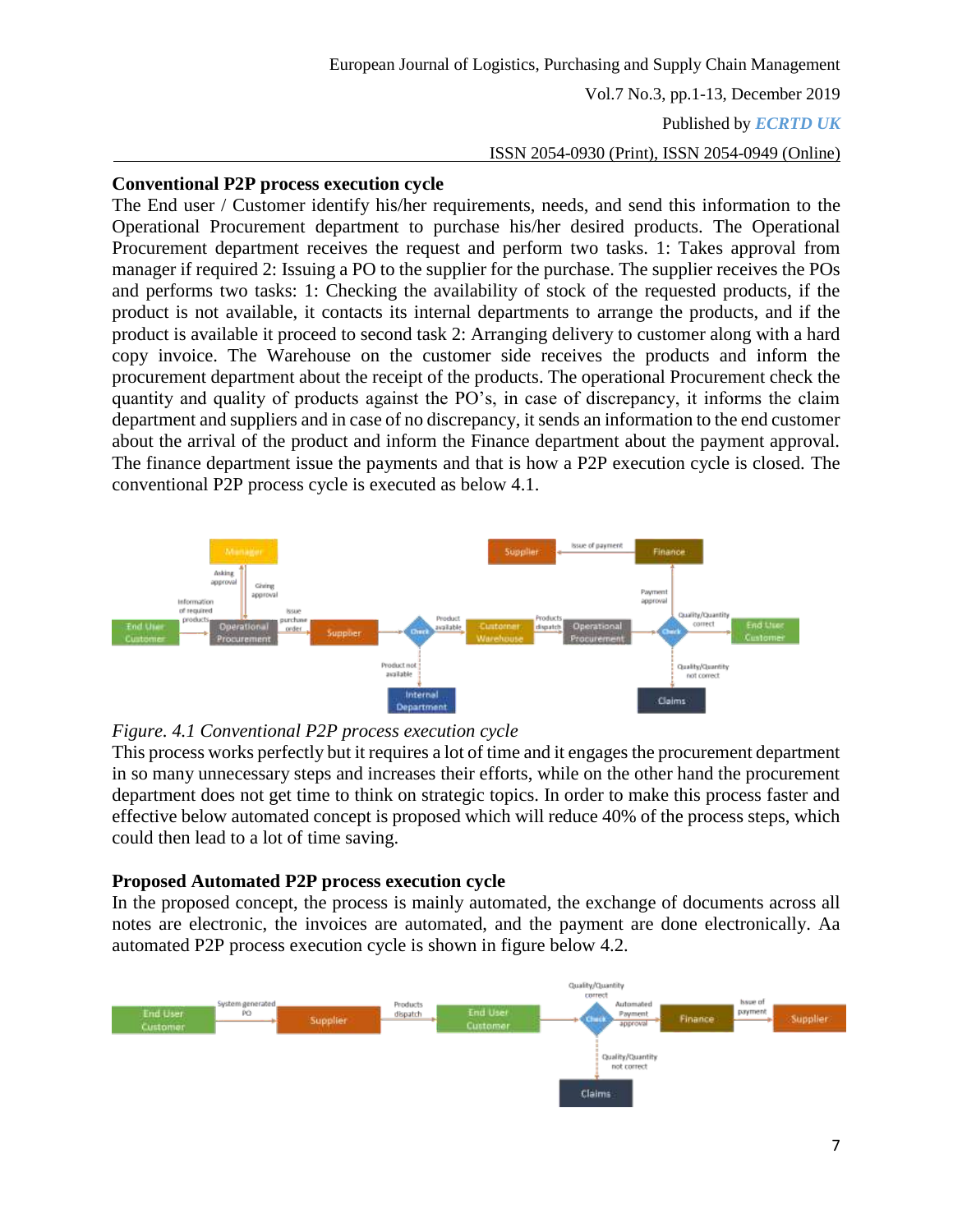### *Figure. 4.2 Automated P2P process execution cycle*

The end user should be given an access to an automated system running behind the scene. The user will login into the system and will see a catalog of all the possible supplies /products he needs. The solution will be user friendly. He will just search for the products he/she need, as a result he/she will receive a complete catalog of all the supplies/products along with the information of suppliers who are providing these products, price comparison of that time, availability information, delivery dates and many more.

This will give the end user to choose which product and supplier fits his/her requirements the best. The user will select the choices, which suit him/her the best and will press the button "ORDER". In the background within milliseconds, all the parameters will be checked which are allocated for the user and for which he already has got pre-approvals and the PO will be sent to supplier. As the supplier will also be using automated systems, his system will check all the information, Item locations, availability etc. and the information will be sent to the automated dispatch desk. The goods/items will be dispatched to the customer and a computer-generated invoice will be sent to the customer as well as to the finance department. The customer will receive the products, he will check quantity, quality of the products against the PO using bar code scanners, if everything is ok an automated an "OK" message will go to the finance department and the finance department will process the payments.

This process will save a lot of time, will bring an overall transparency and will reduced the risks.

### **Benefits and risk mitigation of the proposed solution:**

P2P Automation is the need to time and the companies who do not do it will remain far behind or there are chances that they run out of the business [19].Some of the other key benefits of P2P Automation includes.1. End user empowerment 2. Reduced Maverick-Buying 3. Efficient, effective and transparent cash flow management 4. Streamlined and Optimized workflows 5. Real time budget control, 6. Reduced communication time, 7. Reduced overall costs 8. Improved supplier relationship management.

#### **End user empowerment:**

The main an important benefit is the empowering of the end user to skip P2P department for the basic supplies. The user will be provided with electronic catalogues, from which he/she can select his required products easily. With electronic catalogues,

the suppliers offer and provide products electronically and provide buyers more visibility into product and price information [20]

### **Reduced Maverick Buying:**

Maverick Buying means that when someone within an organization buys/source a product or service without involving the procurement. Maverick Buying is one of the biggest threats to any Procurement organization, because maverick buying simply bypasses the procurement processes and procedures, contracts, negotiations, price comparisons, contract agreements etc. [21]. Maverick Buying refers to a procurement, which is uncontrolled and unplanned and is executed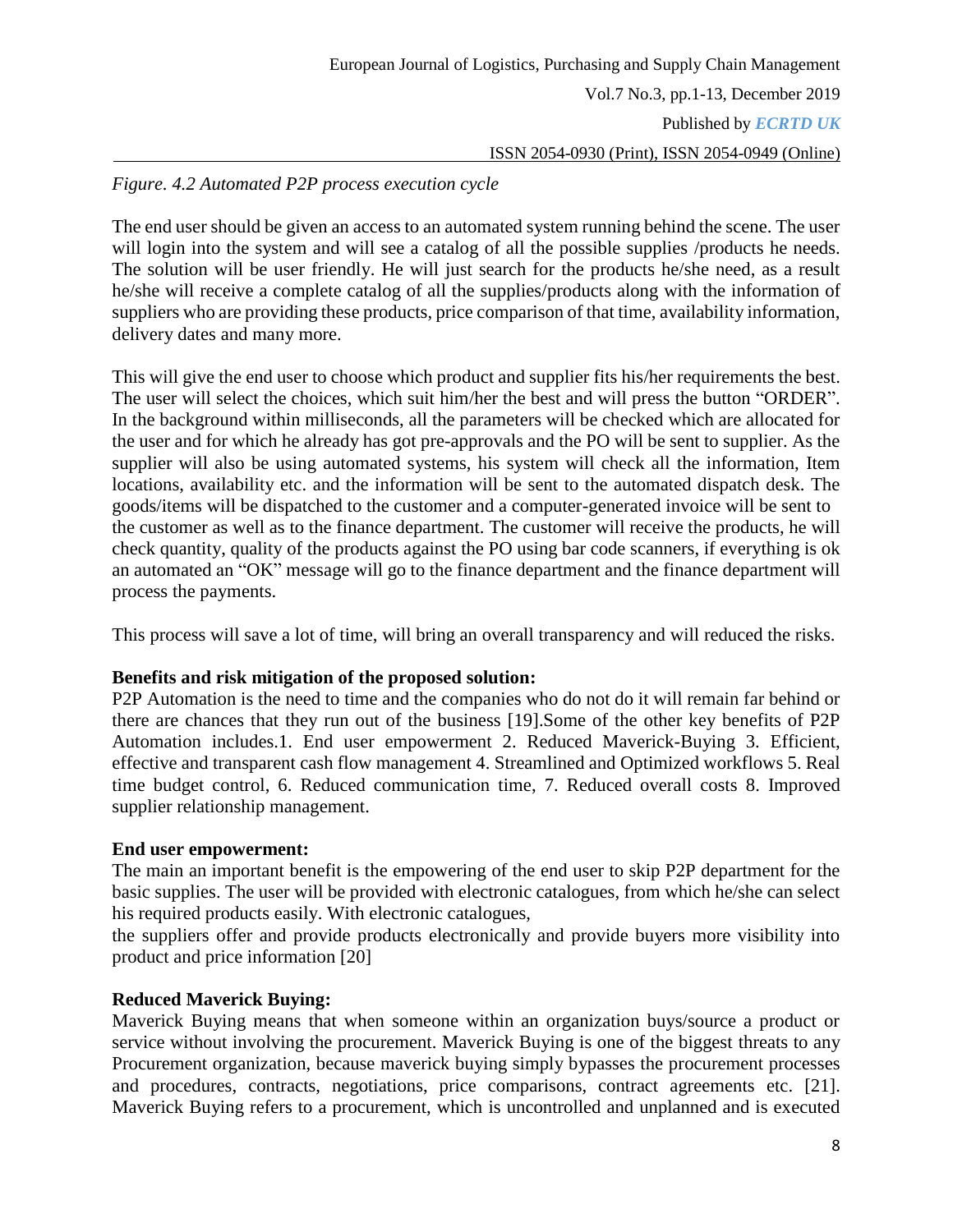Vol.7 No.3, pp.1-13, December 2019

#### Published by *ECRTD UK*

#### ISSN 2054-0930 (Print), ISSN 2054-0949 (Online)

without the consultation of procurement department; this process does not compliance with the standard purchase practices, framework agreements, price comparison and negotiation [22]. Maverick buying causes spend "leakage", it impacts the spend transparency because of the usage of non-contracted standard suppliers [23]. Maverick buying have adverse effects on any organization and can push any company closer to the brink, because it costs you time, money, manpower to perform the purchasing tasks and if you don't have total spend visibility, you cannot perform effective spend analysis, organization money is wasted, proper data management is compromised and above all the risk of non-compliance increases [24].By automation of the P2P, the transparency level of spend increases, it becomes clear who is buying what from whom at which price, thus the maverick buying could be significantly reduced. Many buyers as well as suppliers who use spend analytics solutions and transactional purchasing systems associate maverick spend reduction as the benefit of their solution [23]. There are certain ways to stop the maverick buying, some organizations prohibit maverick buying as a company policy, some establish clear processes, some arrange trainings to educate the offenders, but all the above are nothing without automation, if you want to achieve better results you need to automate all the processes [25].

#### **Efficient, effective and transparent cash flow:**

It is most of the time difficult to get the manual processes efficient as well as effective, but by using automated P2P systems, you will get effective and efficient results and above the overall cash flow will be transparent. It will be clear who is buying what on which price. P2P automation software can provide better cash management capabilities and impressive earnings growth despite challenging market conditions.

#### **Streamlined and Optimized workflows:**

By automating the P2P process, the work flows will be optimized and streamlined. This enables procurement to immediately see the approved suppliers, product pricing, and agreed terms & conditions. The automated process will also enable all stakeholders, including suppliers, to view the orders in real time [26]. On the other hand, this will bring clarity and transparency among the process will result in better cooperation and integration between different departments.

#### **Real time budget control & reduced invoice costs:**

Real time budget control can gives us the opportunity to keep a track on your funds. The automation of the process has made it possible for an electronic invoicing to go directly to payment without the involvement of any human, so it will reduce the invoice costs immensely [27]. According to some studies an average invoice cost in manual system can range from 10\$ to 15\$.

#### **1.1.1. Reduced communication time:**

The automation of P2P will reduce the communication time between the buyer and supplier quite big time.

Some studies show that typical phone calls between a buyer and a supplier can take an average of six minutes per call for basic interactions [15]. On the other hand, the buyer also need time to communicate his managers for approval, and other people involved in the process that also requires time. By using the automated concept these steps will be removed from the process, it will automatically reduce the communication time.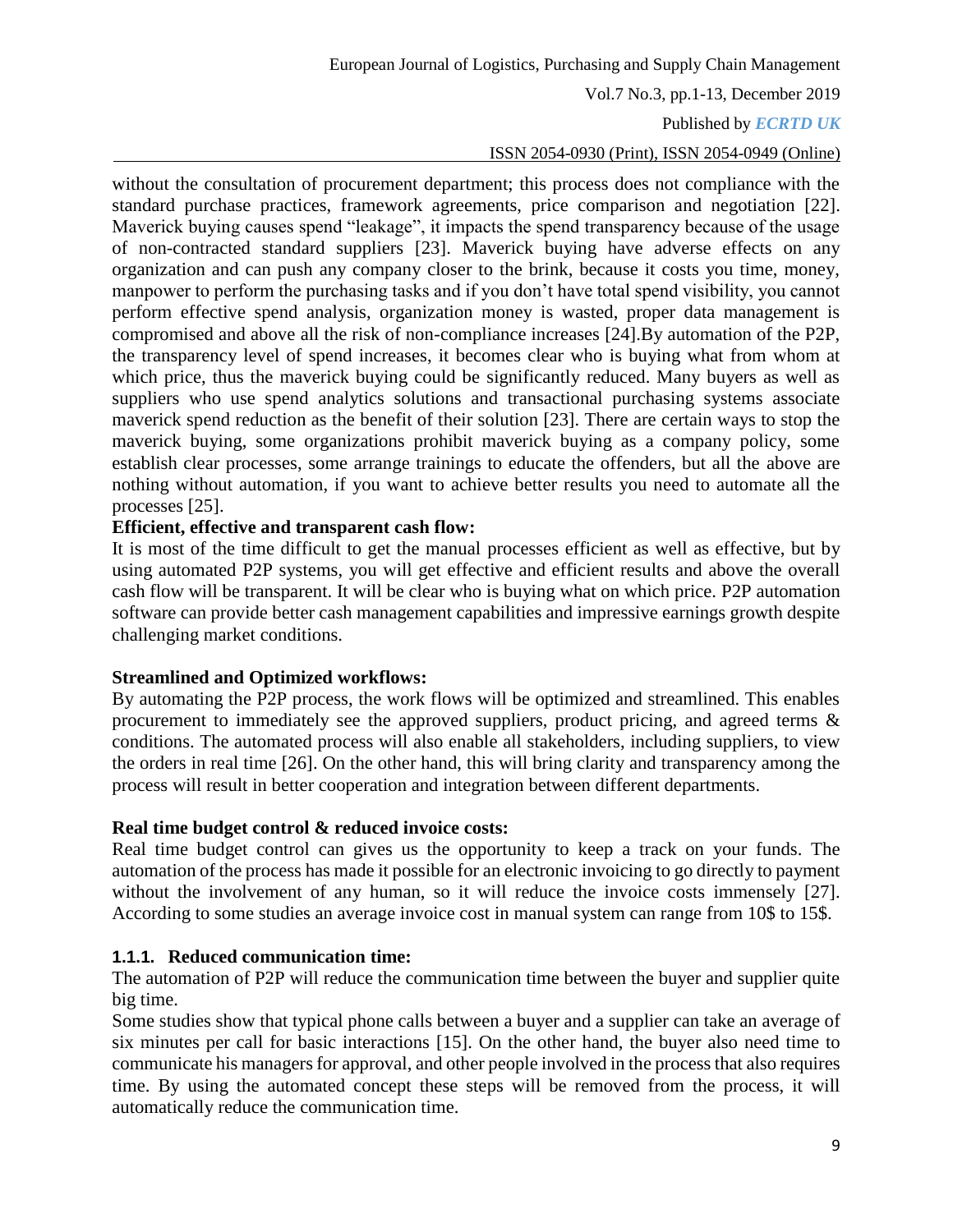# ISSN 2054-0930 (Print), ISSN 2054-0949 (Online)

### **Reduced Costs:**

The automation of P2P has a direct impact on the cost savings, enabling automated P2P automated processes can make your business to save in millions by reducing maverick buying, reduced Manuel changes, reduced reworks, reduced cash discount loses [28].

### **Improved supplier relationship management:**

Supplier relationship management is considered as part of strategic procurement, but by the automation of the P2P this process will also be improved. In short, the automation of the P2P processes will provide base for the strategic procurement department to work on their supplier relationship management policies.

### **CONCLUSION**

Procurement is one of the most important part of supply chain management, if the procurement processes are properly executed the remaining steps of supply chain will be automatically improved which would produce better results in terms of cost savings and customer satisfaction. As the world is already progressing into the digital revolution, so most of the industries are moving toward digitization. Supply chain management and procurement are also keeping up their pace to remain in this race of digitization, if not it will stay behind and will be vanished from the scene. In today complex world, achieving savings is not enough; the digital transformation needs to transform procurement from corporate functions to customer centric services.

P2P is the operational part of Procurement and it revolves around the execution of the day-to-day procurement activities. It could be referred to as the implementation playground for the achievements of strategic procurement in terms of negotiation and securing best prices, so if P2P is going in the wrong direction the overall procurement will get affected. P2P Automation is the need to time and the companies who do not do it, will remain far-behind or there are chances that they run out of the business.

By the automation of P2P processes not only costs will be reduced, but also the people working in the P2P departments will get a chance to think on more strategic topics which will bring more value to the organization overall. All the process cycles of P2P should be automated and should be treated as one process backed by a user-friendly software.

By automation of the P2P, the transparency level of spend increases, it becomes clear who is buying what from whom at which price, the cash flow management will become more effective and efficient, the workflows will be streamlined thus the maverick buying which is one of the biggest risks associated with procurement could be significantly reduced. On the other hand, it will also empower the end users to procure by themselves against the agreed terms and prices of the procurement department.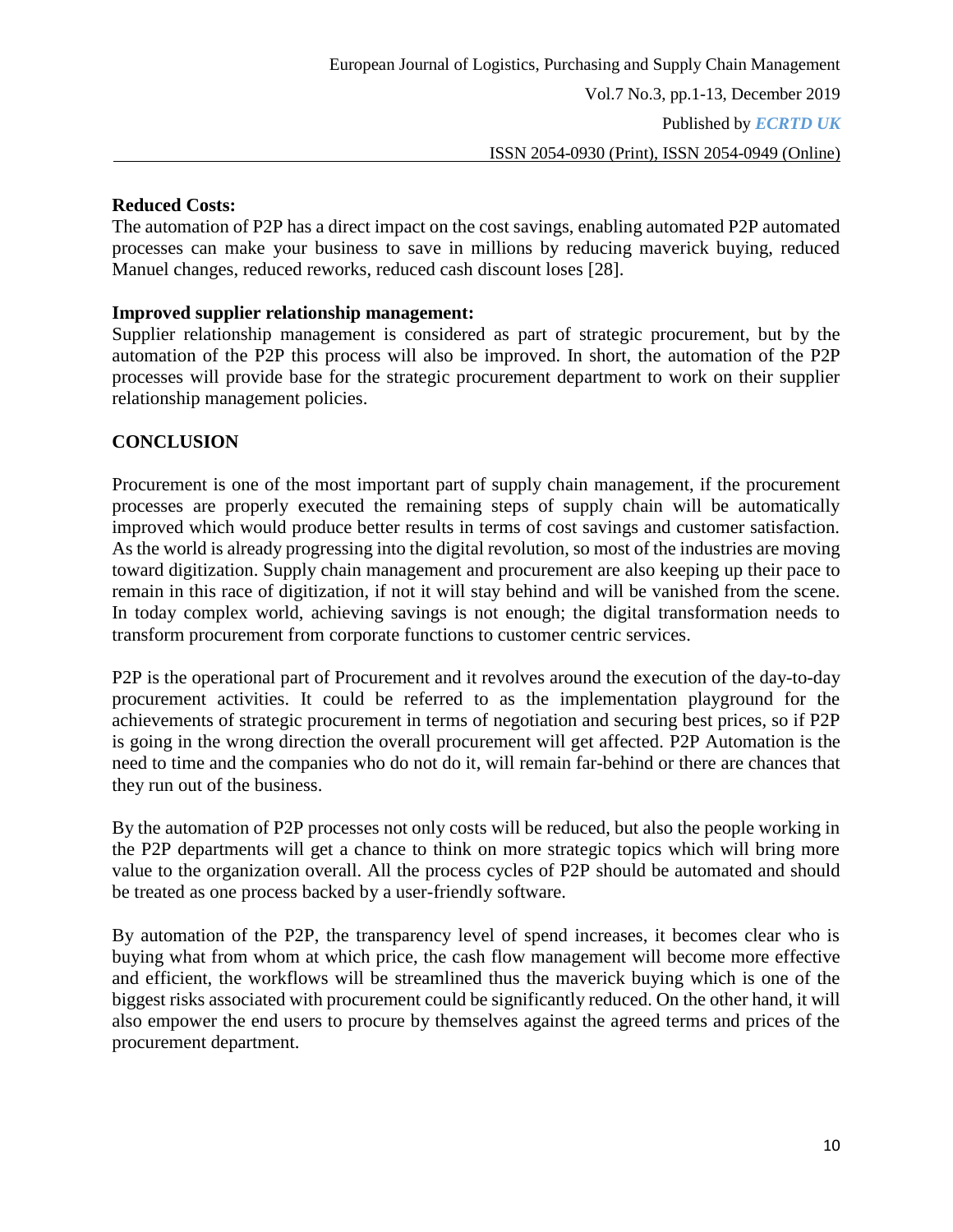Published by *ECRTD UK* 

ISSN 2054-0930 (Print), ISSN 2054-0949 (Online)

Future ideas: The prime target of procurement will always be to save money and to get best deals for customers. This research paper could be a door opener to see how the other two types of procurements could be automated.

- How can digital technologies be used to improve steps of strategic procurement?
- How the tactical procurement could be improved Digital technology

### **References**

- [1] Malvi Goyal, LET'S GET INTERNET OF THINGS (IOT) READY FOR PROCUREMENT!, https://www.zycus.com, Jan 4th, 2018.
- [2] Werner Jannings, "www.supplyon.com," www.supplyon.com, 2019. [Online]. Available: https://www.supplyon.com/en/solutions/purchase-to-pay/.
- [3] Procurement Academy, Operational Procurement, Procurement Academy, 2019.
- [4] Business Dictionary, "http://www.businessdictionary.com," Business Dictionary, [Online]. Available: http://www.businessdictionary.com/definition/strategicprocurement.html.
- [5] CIPS (Chartered Institute of Procurement & Supply, "https://www.cips.org," CIPS (Chartered Institute of Procurement & Supply, [Online]. Available: https://www.cips.org/en/knowledge/procurement-topics-and-skills/strategypolicy/procurement-strategy-development1/strategic-procurement/.
- [6] Purchase Control, "https://www.purchasecontrol.com/," Purchase Control, 2019. [Online]. Available: https://www.purchasecontrol.com/uk/blog/tactical-purchasing/.
- [7] Lowrance,W.W., "The Nature of Risk'in Schwing, RC and Albers, WA (eds.) How Safe is Safe Enough," Plenum Press, New York. NY, 1980.
- [8] P. H. D. a. N. K. Simon, " Project Risk Analysis and Management Guide," Association for Project Management, Norwich, 1997.
- [9] H. Kerzner, Project Management: a systems approach to planning scheduling and controlling 9th ed, New Jersey: John Wiley & Sons, 2006.
- [10] Norrman, A. and Lindroth, B., "Supply Chain Risk Management: Purchasers´ vs. Planners´ Views on Sharing Capacity Investment Risks in the Telecom Industry.," in *11th International IPSERA conference*, Enschede, The Netherlands, 2002.
- [11] Crefield, "Understanding Supply Chain Risk: A Self-Assessment Workbook Centre for Logistics and Supply Chain Management at the Cranfield School of Management," 2003. [Online].
- [12] Jamie Taylor, "https://www.basware.com," Base Ware, 2018. [Online]. Available: https://www.basware.com/en-gb/blog/february-2018/what-is-purchase-to-pay-andwhy-would-you-automate/.
- [13] Margaret Rouse, "www.techtarget.com," Techtarget, 2012. [Online]. Available: https://searcherp.techtarget.com/definition/procure-to-pay-P2P.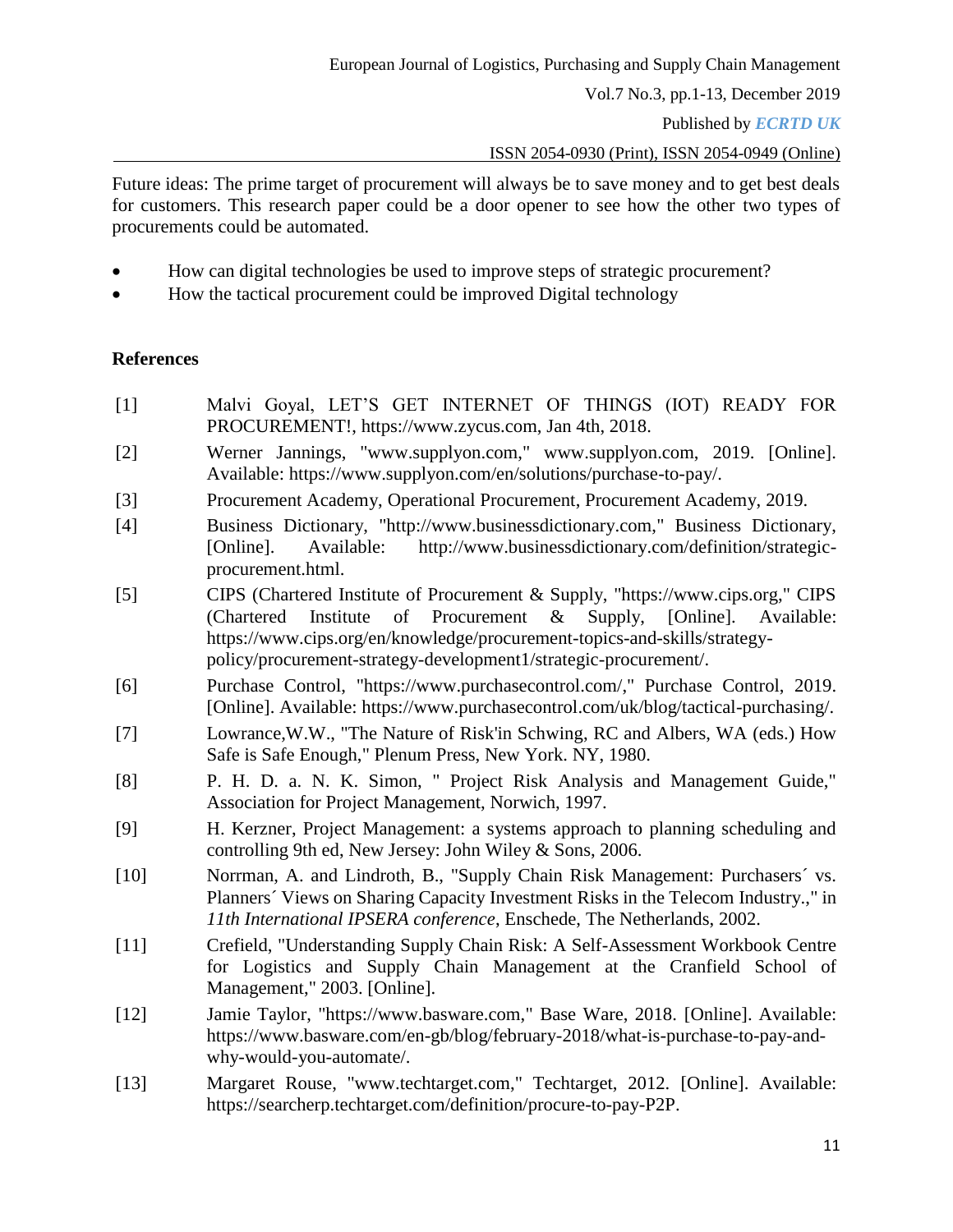Published by *ECRTD UK* 

ISSN 2054-0930 (Print), ISSN 2054-0949 (Online)

| [14]   | $C_{\cdot}$<br>LIN,<br>"Operational"<br>Κ.<br>Procurement/Purchasing,"<br>https://blog.thunderquote.com/2017/03/07/operational-procurementpurchasing/,<br>2017.                                                                                                           |
|--------|---------------------------------------------------------------------------------------------------------------------------------------------------------------------------------------------------------------------------------------------------------------------------|
| $[15]$ | Claritum, "https://www.claritum.com," https://www.claritum.com, 2018. [Online].<br>Available: https://www.claritum.com/challenges-traditional-procurement-process/.                                                                                                       |
| $[16]$ | M. H. D. Systems, "The Disadvantages of Manual Document Filing Processes,"<br>2017. [Online]. Available: https://blog.mesltd.ca/the-disadvantages-of-manual-<br>document-filing-processes.                                                                                |
| $[17]$ | Richard Fransis, "https://www.business2community.com," Business 2 Community,<br>2013. [Online]. Available: https://www.business2community.com/strategy/why-<br>every-business-should-consider-purchase-to-pay-automation-part-1-0497095.                                  |
| $[18]$ | P. K. M. Dr. Marcell Vollmer, "CPO Survey 2018, What's the Next Big Thing in<br>Procurement," https://www.ariba.com, 2018.                                                                                                                                                |
| $[19]$ | Amy Grassl, "https://blog.esker.com," Esker Blog, 22 October 2015. [Online].<br>Available: https://blog.esker.com/5-benefits-of-p2p-automation/.                                                                                                                          |
| $[20]$ | S. Matters, "http://spendmatters.com," 20 07 2017. [Online]. Available:<br>http://spendmatters.com/2017/07/20/8-benefits-procurement-technology-tools/.                                                                                                                   |
| $[21]$ | Linda Ashok, "https://www.zycus.com," Zycus, 15 July 2019. [Online]. Available:<br>https://www.zycus.com/blog/procurement-technology/ways-to-identify-and-stop-<br>maverick-buying.html.                                                                                  |
| $[22]$ | Abhishek Nannore, "https://www.beroeinc.com," Beroeinc, 25 March 2014.<br>[Online]. Available: https://www.beroeinc.com/whitepaper/maverick-buying/.                                                                                                                      |
| $[23]$ | Paul Rogers, "https://www.scm-portal.net/glossary/maverick_purchasing.shtml,"<br>[Online].<br><b>SCM</b><br>Portal,<br>Available:<br>https://www.scm-<br>portal.net/glossary/maverick_purchasing.shtml.                                                                   |
| $[24]$ | Rob Biedron, "https://www.purchasecontrol.com," Purchase Control, 20 November<br>2018. [Online]. Available: https://www.purchasecontrol.com/uk/blog/maverick-<br>spending.                                                                                                |
| $[25]$ | Dominick,, "https://www.nextlevelpurchasing.com/articles/maverick-<br>Charles<br>buying.php,"<br>NLPA,<br>2013. [Online].<br>Available:<br>https://www.nextlevelpurchasing.com/articles/maverick-buying.php.                                                              |
| $[26]$ | K. Freer, "https://www.corcentric.com," 21 02 2017. [Online]. Available:<br>https://www.corcentric.com/blog/the-transformative-power-of-p2p-automation/.                                                                                                                  |
| $[27]$ | Palettesoftware.com, "https://www.palettesoftware.com," 06 10 2016. [Online].<br>Available: https://www.palettesoftware.com/the-future-of-p2p-2/.                                                                                                                         |
| $[28]$ | "https://www.my-invenio.com/,"<br>2019.<br>Available:<br>myInvenio,<br>[Online].<br>https://www.my-invenio.com/p2p-roi-<br>calculator/?utm_term=%2Bbenefits%20of%20%2Bp2p&utm_campaign=%5BSEA<br>RCH%5D+Procure+to+Pay&utm_source=adwords&utm_medium=ppc&hsa_tgt=k<br>wd- |